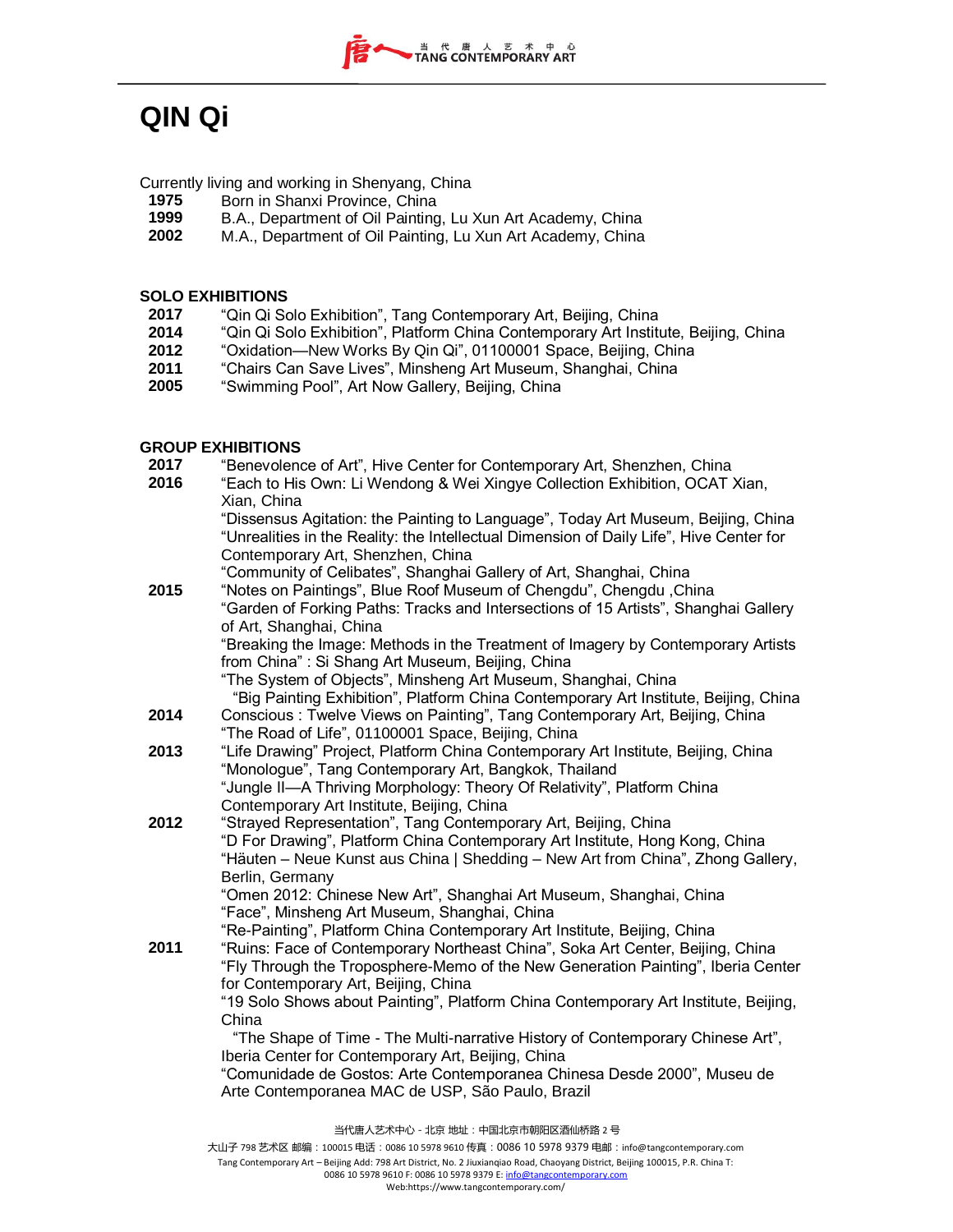

| 2010 | "Jungle - A Close-Up Focus on Chinese Contemporary Art Trends ", Platform China,<br>Beijing, China                                                              |
|------|-----------------------------------------------------------------------------------------------------------------------------------------------------------------|
|      | "Work in Spreading: Transmit and Translate the Images", Iberia Center for<br>Contemporary Art, Beijing, China                                                   |
|      | "Community of Tastes: Chinese Contemporary Art Since 2000", Museo de Arte<br>Contemporaneo de Chile, Santiago, Chile                                            |
|      | "Reshaping History: Chinart from 2000 to 2009", China National Convention                                                                                       |
|      | Center, Beijing, China<br>"The Official Opening of Minsheng Art Museum - Thirty Years of Chinese                                                                |
|      | Contemporary Art 1979-2009", Minsheng Art Museum, Shanghai, China<br>"E-inv", Tang Contemporary Art, Bangkok, Thailand                                          |
| 2009 | "Zhī Hū Zhě Yě - Art Rhetoric", Red Star Gallery, Beijing, China                                                                                                |
|      | "Art Group in Shenyang", East Area Art Center, Shenyang, China<br>"Kick: T-Art Players' Exhibition", M50 Creative Garden, Shanghai, China                       |
|      | "A kind of Post-vanwardism", A Thousand Plateaus Art Space, Chengdu, China<br>"White Snow and Blackland: In The 70's Northest Youth Artists Exhibition", H.J.Y. |
|      | Gallery Center, Beijing, China<br>"Prague Biennale Art 4", Prague, Czech                                                                                        |
| 2008 | "Guangzhou Triennial", Guangzhou Art Museum, Guangzhou, China                                                                                                   |
|      | "Reflective Asia - 3RD Nanjing Triennial", Nanjing Palace Museum, Nanjing, China<br>"Chinese Freedom", T Space, Beijing, China                                  |
|      | "Strokes - H.J.Y. Art Center Favorites Exhibition", H.J.Y. Art Center, Beijing, China                                                                           |
|      | "Homesickness - Memory and Virtual Reality", T Space, Beijing, China<br>"Looking for Me", Minsheng Art Museum, Shanghai, China                                  |
|      | "Here is some color: Contemporary New Paintings", Osage Gallery Limited,                                                                                        |
|      | Shanghai, China<br>"Now in Coming - Works of Liu Xiaodong, Qin Qi, Wang Yin", atArt 3 Contemporary                                                              |
|      | Art Space, Beijing, China                                                                                                                                       |
|      | "Notes of Conception - A Local Narrative of Chinese Contemporary Painting", Iberia                                                                              |
|      | Center for Contemporary Art, Beijing, China<br>"Consumption of History", East Asia Contemporary, Shanghai, China                                                |
|      | "Now, Next" Shanghai Collection, Beijing Art Now Gallery, Beijing, China                                                                                        |
|      | "Realms of Myth", Shanghai Gallery of Art, Shanghai, China<br>"Enclaves: New Contemporary Paintings of China", Square Gallery, Nanjing, China                   |
|      | "Contemporary Art Collection", He Xiangning Art Museum, Shenzhen, China<br>" 'A Way Out' after Contemporary Art in the Traditional Phenomenon", White           |
|      | Space, Beijing, China<br>"Star Documents - Documenta of 21 Century Chinese Art", Beyond Art Space,                                                              |
|      | Beijing, China                                                                                                                                                  |
| 2007 | "City Net Asia", Seoul Art Museum, Korea, Seoul<br>"Words on Paper Exhibition & Christmas Party", Fine Arts Literature Art Center,<br>Wuhan, China              |
|      | "Beyond of Image - China New Painting", Shanghai Art Museum, Shanghai, China                                                                                    |
|      | "Reflection of Ten Years", H.J.Y. Contemporary Art Center, Beijing, China                                                                                       |
|      | "Marking Time, Waiting for the Answer", Do Art, Beijing, China<br>"The Diamond Age", Osage Gallery Limited, Shanghai, China                                     |
|      | "New Interface – Searching the Future", Liu Hai Su Museum, Shanghai, China                                                                                      |
| 2006 | "Now Shanghai", Beijing Art Now Gallery, Shanghai, China<br>"Variant Image", Shanghai Art Museum, Shanghai, China                                               |
|      | "Keeping and Break", China National Museum of Fine Art, Beijing, China                                                                                          |
|      | "Phenomenon and Estate since 1985 - From Jidi to Tiexi District: Contemporary<br>Northeast Art Exhibition (1985-2006)", Guangdong Museum of Art, Guangzhou,     |
|      | China                                                                                                                                                           |
|      | "Beyond Experience: New China", Arario Gallery of Beijing, Beijing, China<br>"Removing Ladder", Platform China Contemporary Art Institute, Beijing, China       |
|      | "Self Creation", Shanghai Zhendai Museum of Modern Art, Shanghai, China                                                                                         |
|      |                                                                                                                                                                 |

当代唐人艺术中心-北京 地址:中国北京市朝阳区酒仙桥路 2 号

大山子 798 艺术区 邮编:100015 电话: 0086 10 5978 9610 传真: 0086 10 5978 9379 电邮: info@tangcontemporary.com Tang Contemporary Art – Beijing Add: 798 Art District, No. 2 Jiuxianqiao Road, Chaoyang District, Beijing 100015, P.R. China T: 0086 10 5978 9610 F: 0086 10 5978 9379 E[: info@tangcontemporary.com](mailto:info@tangcontemporary.com) Web:https://www.tangcontemporary.com/